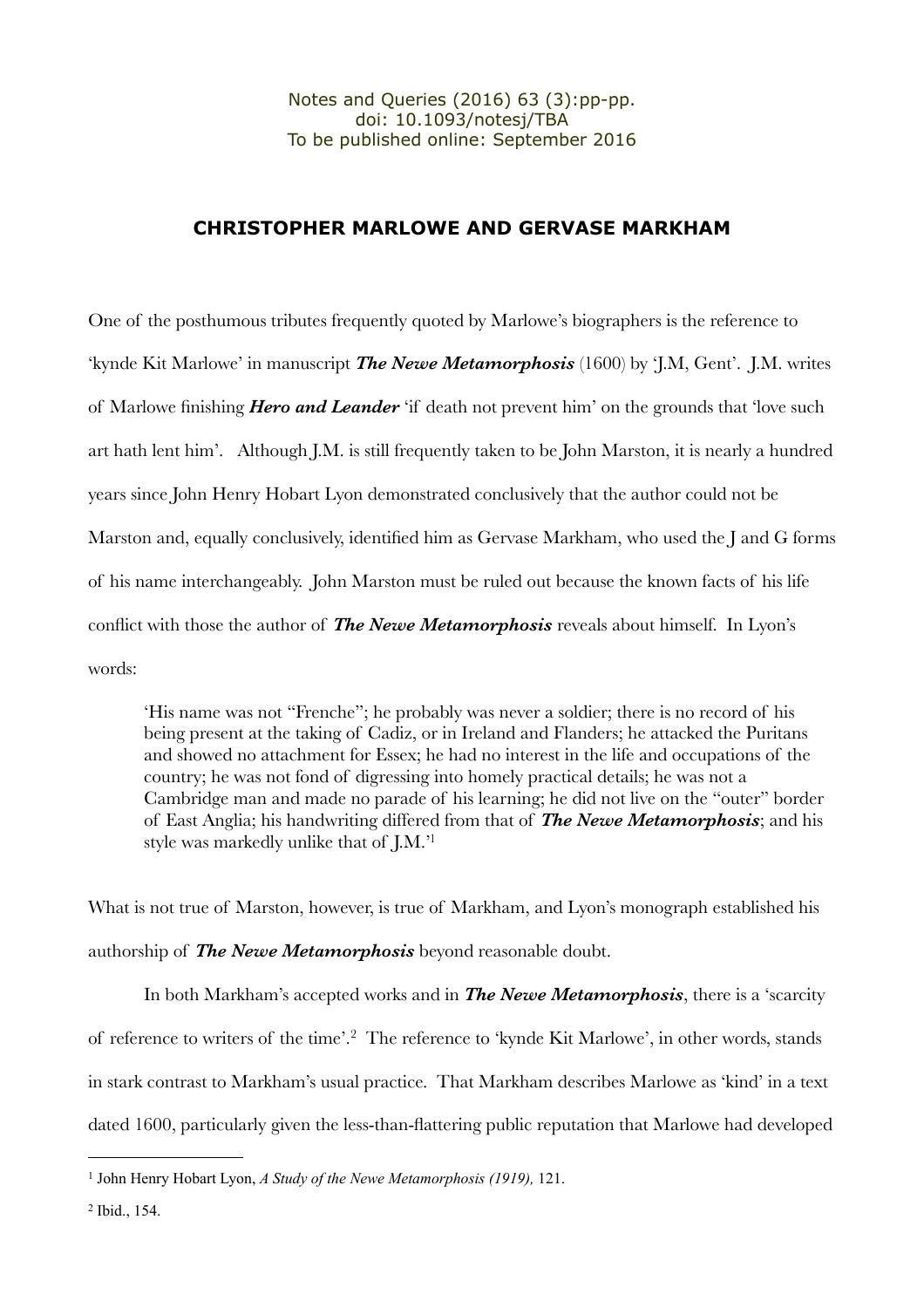posthumously as a result of the uninformed religious propaganda in texts such as Thomas Beard's

*In The Theatre of God's Judgements* (1598), suggests the possibility that the author knew Marlowe personally, and was offering an alternative view. Consider the variety of single-syllable adjectives that might have been substituted for 'kind' and this possibility becomes even stronger. Some writerly epithets, such as 'sweet Shakespeare', can clearly be connected to the author's writing style (as Ernst Honigmann and Katherine Duncan-Jones have argued); 'sweet' being appropriate to a writer described as 'honey-tongued' and the author of 'sugar'd sonnets'. 'Kind', however, is not a fitting adjective for Marlowe's poetic or dramatic style. Therefore, it more likely reflects Markham's personal experience of the author. Whatever damage has been done to Marlowe's posthumous reputation by his apparently violent death, Markham's assessment of him as 'kind' is certainly in line with the tributes of those we can confirm as his friends: Thomas Nashe, who numbered Marlowe among 'my friends that used me like a friend', and Edward Blount, who – addressing Thomas Walsingham – called Marlowe 'the man that hath been dear unto us'.

Until now, Markham and Marlowe have been linked only by twenty-four lines beginning 'I walkt along a streame' from Markham's *Devoreux* (1597), attributed to Marlowe in *England's Parnassus* (1600) and accepted as his for 350 years. A possible friendship between Markham and Marlowe has not previously been explored, but Gervase Markham and Christopher Marlowe would have found many points in common. The only surviving letter by Gervase confesses a love of poetry: 'For my loue to poesye if it be an error I confes my selfe faultye'.<sup>[3](#page-1-0)</sup> In the early 1590s, Markham was 'a gay narrator of salacious Ovidian tales',<sup>[4](#page-1-1)</sup> a description that would fit Marlowe equally neatly. In 1593, when Marlowe is thought to have been working on *Hero and Leander*, Gervase Markham registered a work (now lost) called *Thyrsis and Daphne*, believed to be, like Marlowe's text, an amatory poem similar in treatment to *Venus and Adonis*.<sup>[5](#page-1-2)</sup> It is likely that both were present at Cambridge University at the same time. Marlowe was at Corpus Christi from

<span id="page-1-1"></span>4 Lyon, 156.

<span id="page-1-0"></span><sup>3</sup> Frederick Poynter, *A Bibliography of Gervase Markham, 1568?-1637,* (1962), 18.

<span id="page-1-2"></span><sup>5</sup> Ibid., 128.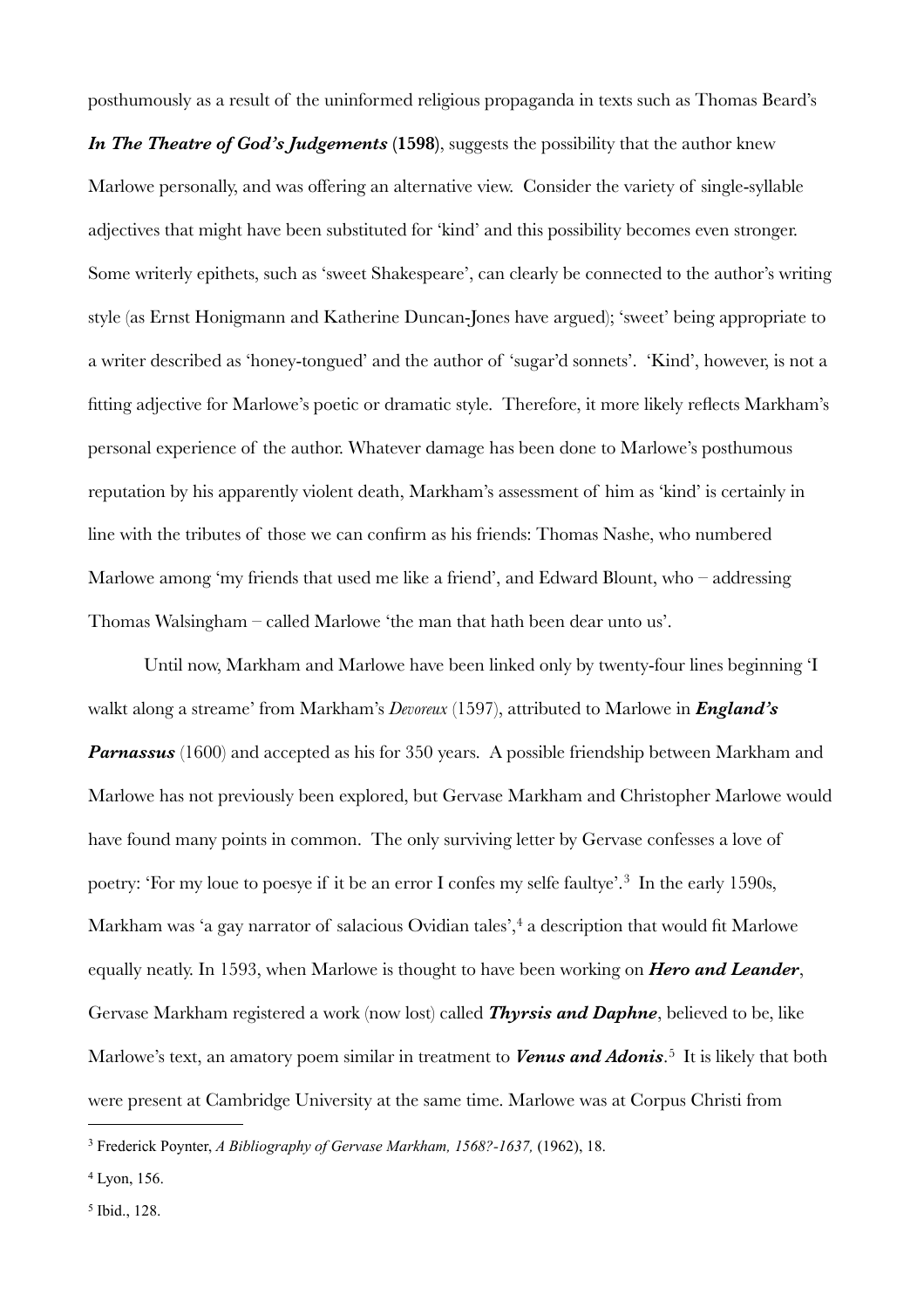December 1580 to the summer of 1587, whereas the younger Gervase is thought to have been 'one of the two students simply called Markham who entered King's College, Cambridge, at Easter 1583', following his brother Francis, who was certainly educated there.[6](#page-2-0)

Markham's family were well connected and 'had a tradition of service to the Crown dating back to the 12th century'. Gervase's great-grandfather, Sir John Markham, was knighted by Henry VIII and married Anne Neville, a cousin of Henry VII. But on Sir John's death the larger part of his inheritance was bequeathed to his sons from a later marriage, and the Cotham branch of the Markham family found themselves in reduced circumstances.[7](#page-2-1) Gervase's older brother Francis was a page in the household of the Earl of Pembroke, and later joined the household of the Earl of Shrewsbury.[8](#page-2-2) It is probable that Gervase was brought up in the household of the Earl of Rutland, whose country seat Belvoir Castle was four miles from his father Robert Markham's house in Cotham. A letter from Sir Francis Walsingham to the Earl of Rutland in 1584 refers to his 'servant Iarvys Markham'.[9](#page-2-3)

According to Gerard Langbaine, Markham was 'esteem'd a good Scholar, and an excellent Linguist, understanding perfectly the French, Italian and Spanish Languages'.<sup>10</sup> He shared these qualities with Marlowe, who translated Ovid's *Amores* and Lucan's *First Book* out of Latin and used French sources for *Tamburlaine* and *The Massacre at Paris*; [11](#page-2-5) the connections between his *Dido Queen of Carthage* and Ludovico Dolce's *Didone* (1547) suggest he could also read

<span id="page-2-3"></span> $9$  Poynter, 5, 8.

<span id="page-2-0"></span><sup>6</sup> Matthew Steggle, 'Markham, Gervase (1568?–1637)',*Oxford Dictionary of National Biography*, Oxford University Press, 2004; online edn, Oct 2006 [<http://www.oxforddnb.com/view/article/18065>, accessed 4 June 2015]

<span id="page-2-1"></span><sup>7</sup> Poynter, 5.

<span id="page-2-2"></span><sup>8</sup> D. J. B. Trim, 'Markham, Francis (1565–1627)',Oxford Dictionary of National Biography, Oxford University Press, 2004 [<http://www.oxforddnb.com/view/article/18063>, accessed 30 Jan 2016]

<span id="page-2-4"></span><sup>10</sup> Gerard Langbaine, *An account of the English dramatick poets*, 1691, Oxford, 340.

<span id="page-2-5"></span><sup>11</sup> Ethel Seaton, 'Fresh Sources for Marlowe', *Review of English Studies* 5:20 (1929) 385-401 and Julia Briggs, 'Marlowe's Massacre At Paris: A Reconsideration', *Review of English Studies*, 34:135 (1983) 257-278.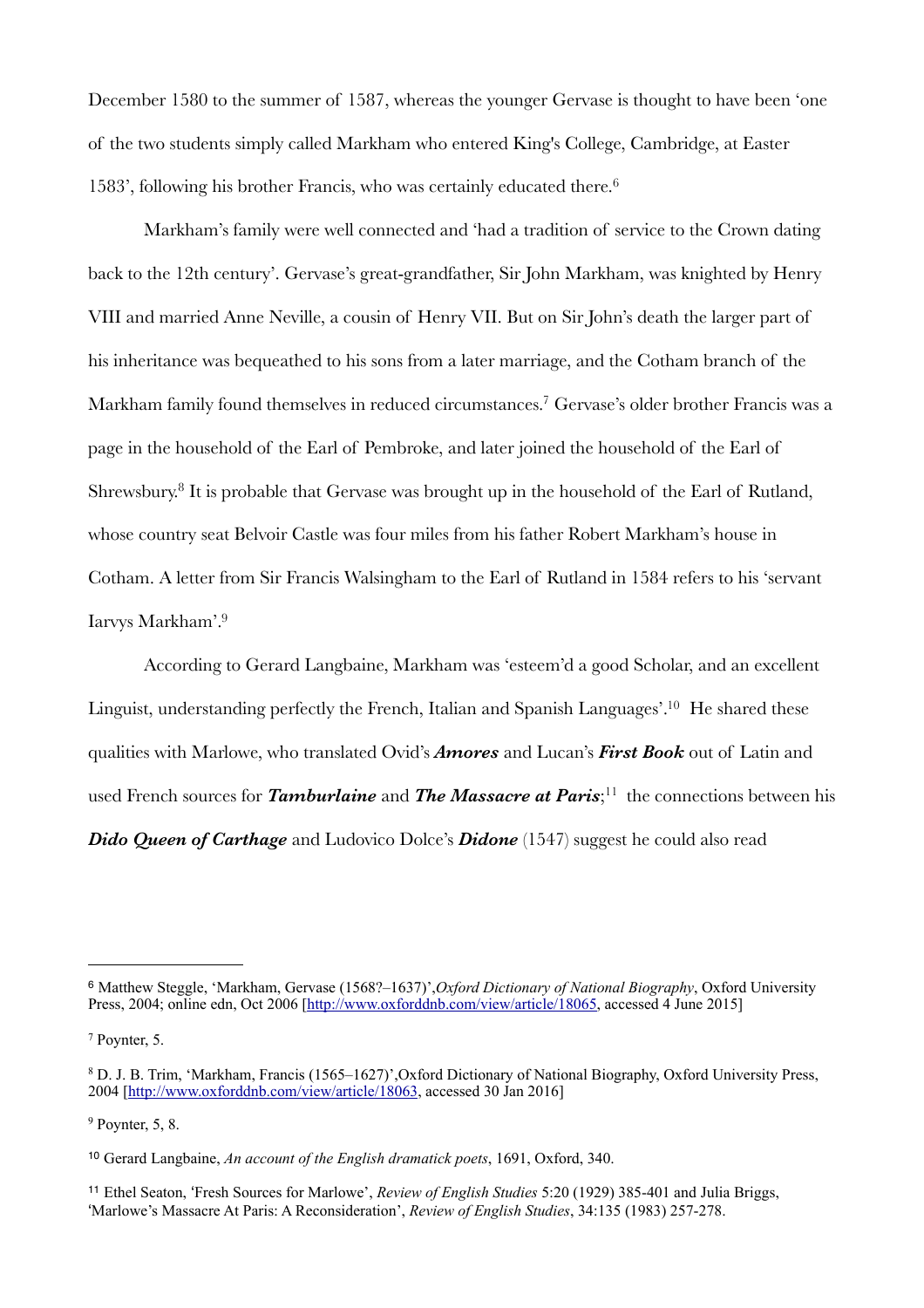Italian.<sup>12</sup> Marlowe's recently established interest in horses<sup>[13](#page-3-1)</sup> would have given the two men another point in common. Gervase Markham was 'the favourite authority during his lifetime on the horse and horsemanship', writing a considerable number of books on the subject.<sup>14</sup>

Marlowe and Markham's mutual indebtedness to the Walsingham family provides a mechanism for their personal acquaintance. Gervase Markham dedicated his *Poem of Poems or*  **Sion's Muse** (1596) to Elizabeth, daughter of Sir Philip Sidney and Frances Walsingham; it was signed (as with *The Newe Metamorphosi***s)**, 'I.M'. Frances was the daughter of Sir Francis Walsingham, and second cousin to Thomas Walsingham, Marlowe's patron, whose home at Scadbury in Kent is recorded in Privy Council records as the most likely place Marlowe would be found in May 1593. Thomas Walsingham had been taken under his older cousin's wing as early as 1581, when both he and Marlowe's friend Thomas Watson accompanied Sir Francis to the Paris Embassy. Subsequently the younger Walsingham continued to work for his cousin on intelligence matters, from an office in Sir Francis's house in Seething Lane. Marlowe's personal connection to Sir Francis is confirmed by Thomas Watson, who mentioned Marlowe (as 'Faustus') in his 1590 elegy on the older man's death.[15](#page-3-3) Marlowe's work as an intelligence agent for Sir Francis Walsingham is now widely accepted on the evidence of the Privy Council note of 1587 which records he had 'done her Majestie good service... emploied as he had been in matters touching the benefitt of his Countrie'.

 If Marlowe was indebted to Sir Francis Walsingham for part of his income, then so was Markham, whose success as a horse expert could be traced directly to him. Gervase Markham's father, Robert Markham, was 'a close friend of Sir Francis Walsingham, who had presented Gervase's father with an expensive Arabian horse as a gift. Gervase as a young man was given the

<span id="page-3-0"></span><sup>12</sup> Mary E Smith, 'Marlowe and Italian Dido Drama', *Italica* 53:2 (1976), 223-235.

<span id="page-3-1"></span><sup>13</sup> David Mateer, 'New Sightings of Christopher Marlowe in London', *Early Theatre, 11:2*, (2008),13-38.

<span id="page-3-2"></span><sup>14</sup> Lyon, 126.

<span id="page-3-3"></span><sup>15</sup> Nicholl, Charles (1992). *The Reckoning: the murder of Christopher Marlowe*. London: Jonathan Cape. p. 115.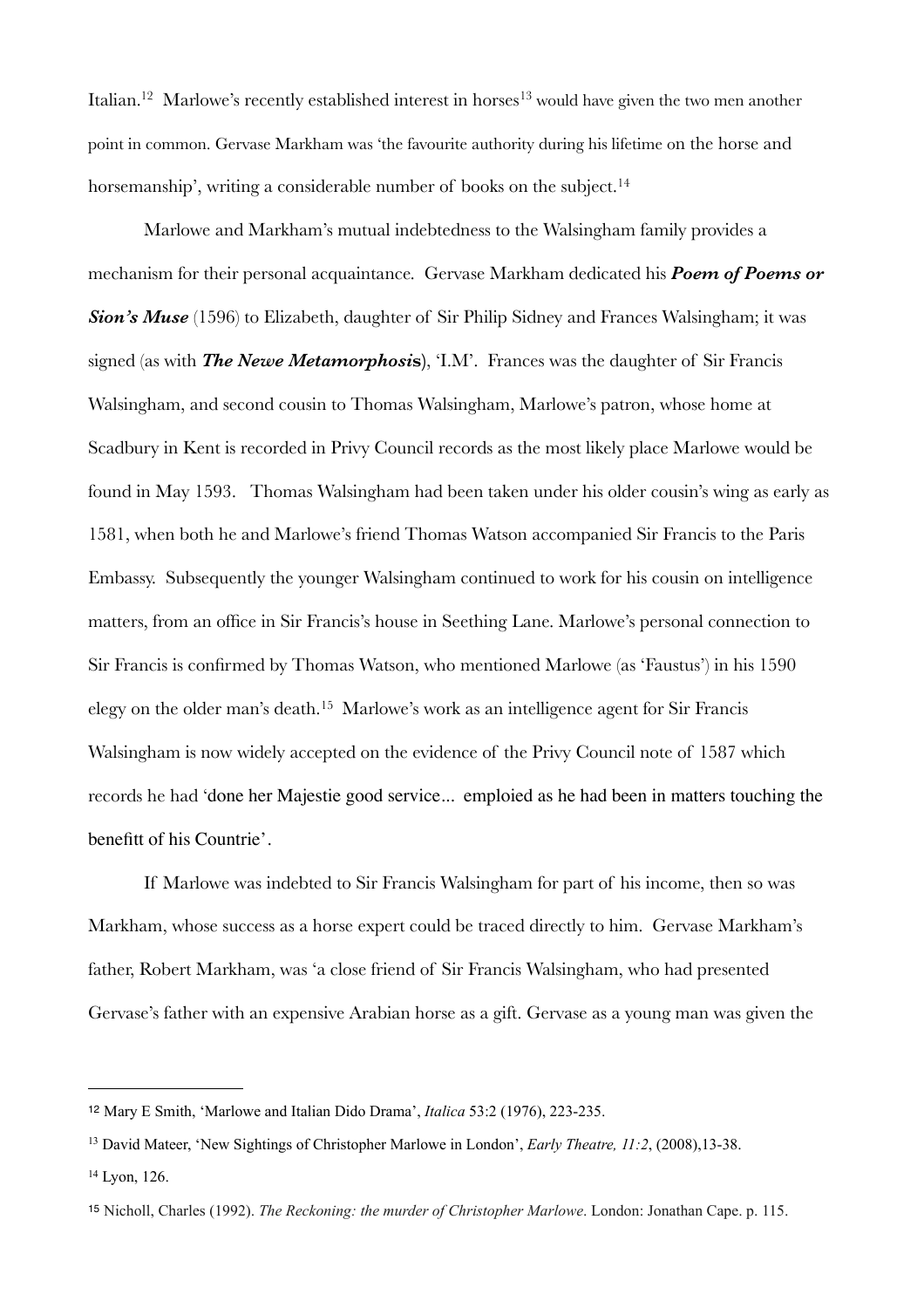task of training it.'[16](#page-4-0) His service in the Rutland household would have enhanced his equestrian expertise, for the earl kept 'a great many horses...[and] was in the habit of lending mounts to his friends for the hunt.'[17](#page-4-1) Gervase would later rely on his horse-related publications for his livelihood. In his dedication to *The Poem of Poems or Sion's Muse* (1596), Markham describes Sir Francis as one 'to whom my Name was ever immortallie obliged'. If Marlowe and Markham's common interests did not bring them together at Cambridge, they are likely to have come to know each other through this mutual connection with the Walsinghams.

A personal acquaintance between Marlowe and Gervase Marlowe would unravel the mystery of the posthumous dedication of Thomas Watson's *Amintae Guardia* to Mary Sidney, Countess of Pembroke, by one 'C.M'. Marlowe's documented friendship with Thomas Watson has caused numerous scholars to attribute this dedication to him, despite there being, as Tucker Brooke wrote, 'small reason to suppose that Marlowe ever belonged to the Countess of Pembroke's circle'[.18](#page-4-2) A friendship with Gervase Markham, however, could offer Marlowe such a connection. Gervase's brother Francis Markham wrote an autobiography in which he revealed that he was 'First brought up at my lord of Pembroke's, whose wife was Catherine daughter of ye earl of Shrewsbury'.[19](#page-4-3) This was Henry Herbert, the second Earl of Pembroke, whose second wife was Mary Sidney, the dedicatee of *Amintae Guardia*. In the early 1590s, the earl would become patron of Pembroke's men, whose plays in 1592-3 included Marlowe's *Edward II.* As a result of his brother's being 'brought up' at the Pembroke home, Gervase Markham is likely to have been on relatively familiar terms with the Earl and Countess. If Marlowe were personally acquainted with Gervase Markham, as the latter's unusual personal tribute 'kynde Kit Marlowe' suggests, it would be little wonder if Marlowe attempted to make use of this connection.

<span id="page-4-0"></span><sup>16</sup> Joan Thirsk, *The Rural Economy of England*, p.392

<span id="page-4-1"></span><sup>17</sup> Poynter, 9.

<span id="page-4-2"></span><sup>18</sup> Tucker Brooke, "The Marlowe Canon," *PMLA* 37, no. 3 (1922): 414.

<span id="page-4-3"></span><sup>19</sup> Lyon, 125.